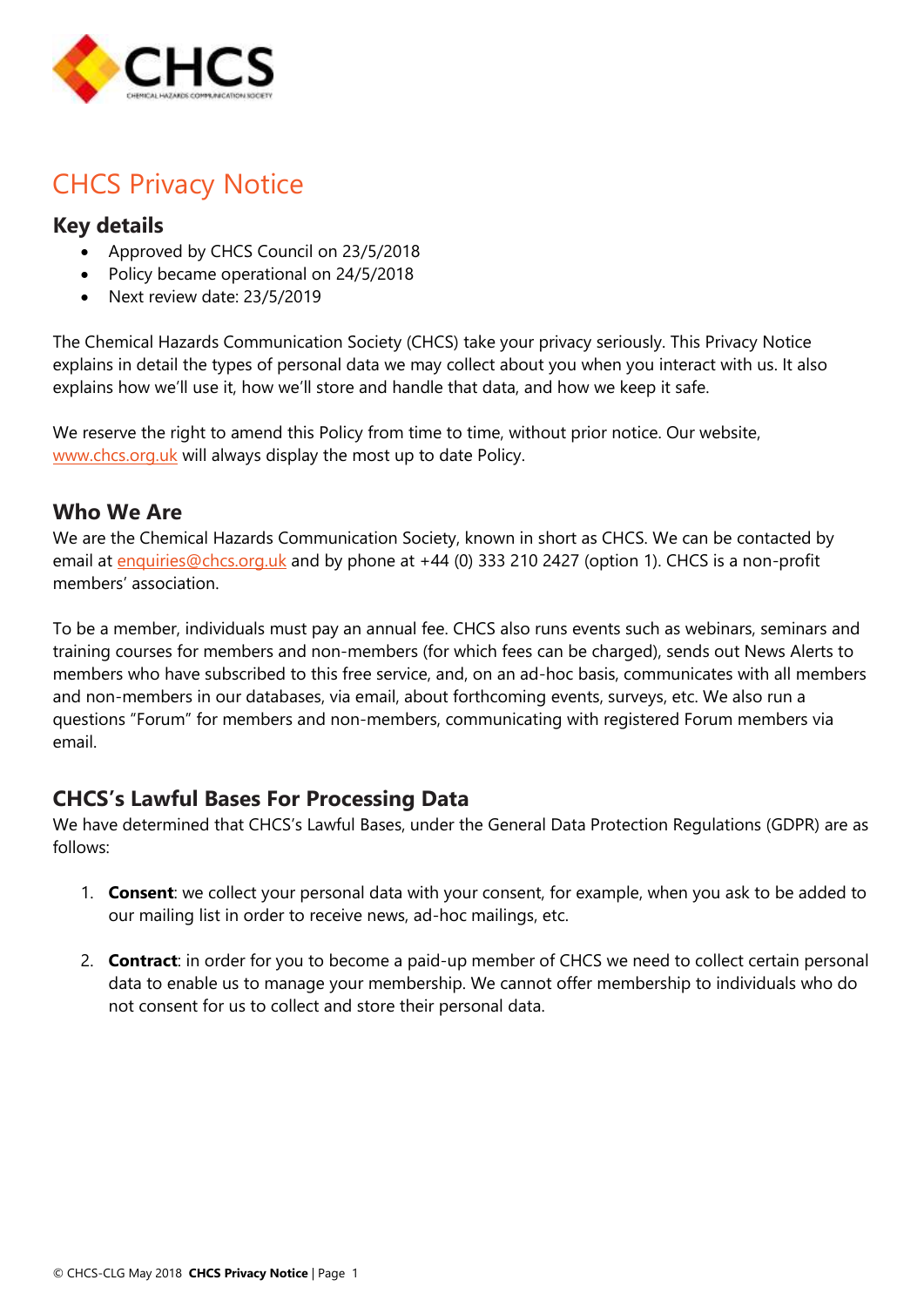

## **Why Do We Collect, Store and Process Data?**

The data we collect is kept to an absolute minimum to allow CHCS to:

- manage CHCS membership from initial registration as a new member, to alert existing members of annual membership renewals and to process membership renewals for those members requesting such;
- send CHCS members and non-members information about forthcoming events, important news related to chemical hazards or any other item of information that CHCS believes will be of interest to members or registered non-members;
- send email new alerts to CHCS members who have registered for this service;
- process requests from members and non-members to register for CHCS events (seminars, webinars, our AGM, etc.) and manage their registration up to and after the events (e.g. sending Agendas, Feedback Forms, etc.).
- communicate with registered members of the CHCS Forum, via email.

### **What Data Do We Collect, Store and Process?**

CHCS collects, processes and stores data provided to it by you.

For members the data we collected is personal / company information including names, position in company, company names, email addresses, postal addresses, telephone numbers, website address, and invoicee details (where applicable): name, company name, address. We also request and store Purchase Order Numbers, where applicable.

We do not request, store or process any bank account or credit card information. We may request, store and process any bank account information if we need to make a payment to you or investigate a missing payment from you.

For non-members who wish to be on our mailing list we only collect: names, position in company, company names, email addresses, postal addresses, telephone numbers and website address.

For registered Forum subscribers who are not members of CHCS we collect your name, email address, job title, company name, address and phone number.

#### **How Do We Collect Data and Where Is It Stored?**

For membership and event data we collect your data via forms, containing specific fields of information via our membership & events system (members and non-members). You enter the data online, via web pages.

To register for the Forum you send us your personal data by email.

To manage this data we use the following:

- CHCS's Membership and Event Management system a proprietary "cloud-based" system;
- CHCS's accounts system a proprietary "cloud-based" system;
- For the Forum: a proprietary email system.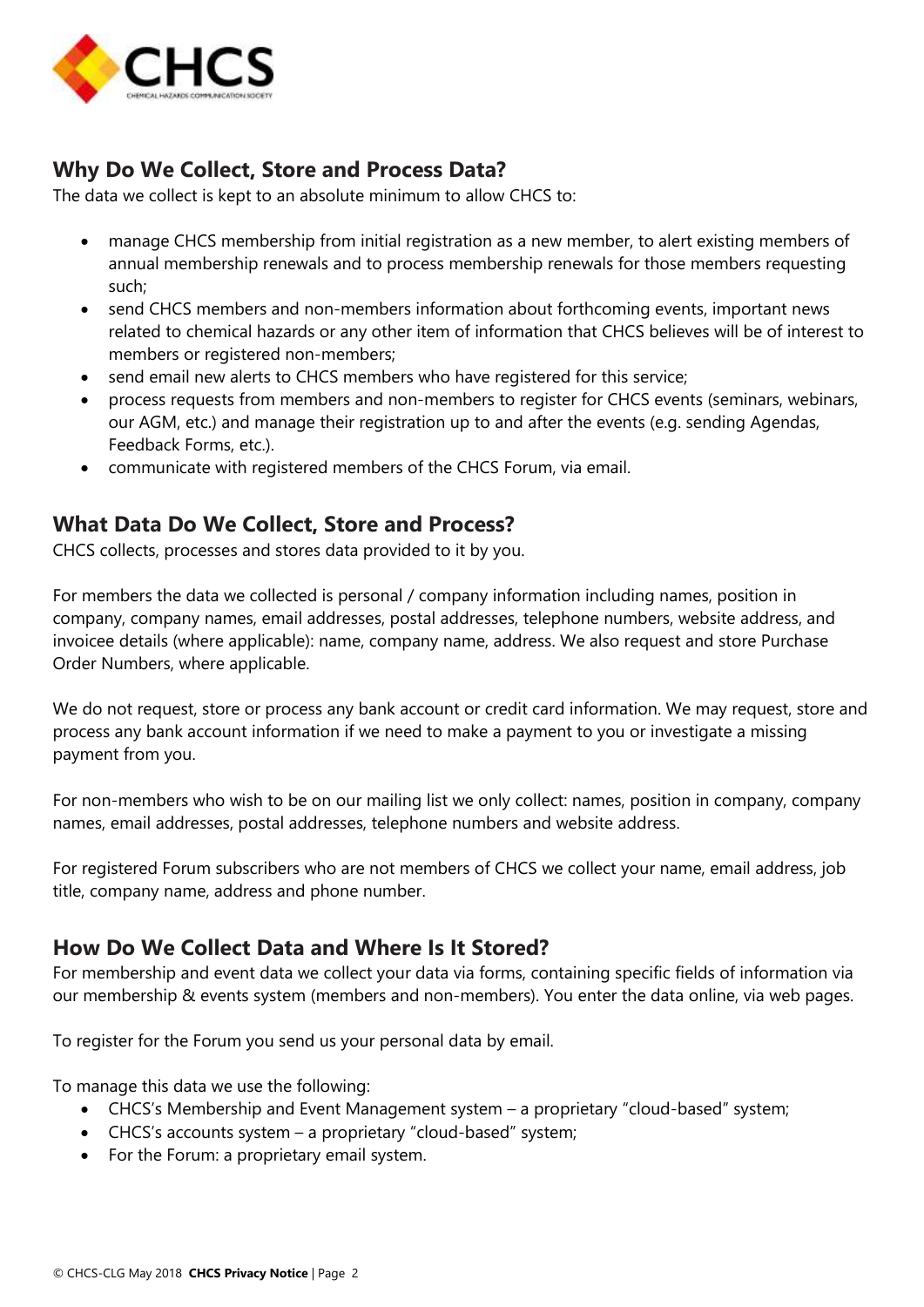

Occasionally a member or non-member may send us data via email which we manage and store with proprietary email.

## **Who Has Access To The Data?**

Your data is only accessible by designated members of the CHCS Council, CHCS's contracted Office Administrators and our contracted Accountants (our "Processors").

#### **Will The Data Be Shared With Any Third Parties?**

Your data is never shared with any other organisation except those software systems and Processors detailed above.

### **How Long Do We Keep The Data?**

We only keep your data for as long as is necessary for the purpose for which it was collected.

Your data is kept in Membership and Event Management System as long as you are:

- 1. a signed-up member of CHCS
- 2. wish to remain a non-member contact to receive notifications, news, etc.

Your data is kept in the Forum system as long as you wish to remain a member of the Forum.

Your data, including details of the financial transactions is kept in the accounting system for a minimum of seven financial reporting years, in order to comply with legislation.

If you are a member and decide not to renew your CHCS membership we will ask if you wish your details to remain on the database for mailing purposes. If not, we will delete all your data.

#### **Is The Data Secure?**

We are committed to ensuring that your information is secure. In order to prevent unauthorised access or disclosure, we have put in place suitable physical, electronic and managerial procedures to safeguard and secure the information we collect online. We secure access to all data entry forms using "https" technology. Access to your data is password protected and restricted as discussed above.

## **Credit Card & Bank Account Details**

We do not collect, store or process any data relating to credit cards. You can pay for our services by credit card (and receive any repayment to your credit card), but these transactions are handled by an external organisation, [www.stripe.com.](http://www.stripe.com/) At no point does any CHCS system handle any credit card number, expiry data, PIN-type information or any other of your card details.

We do not routinely collect store or process bank account data. We will only ever request your bank account data if we need to investigate a payment from you which appears to be missing, or if we need to make a payment to you. In those cases, the data will be deleted as soon as the investigation is concluded or the payment is completed.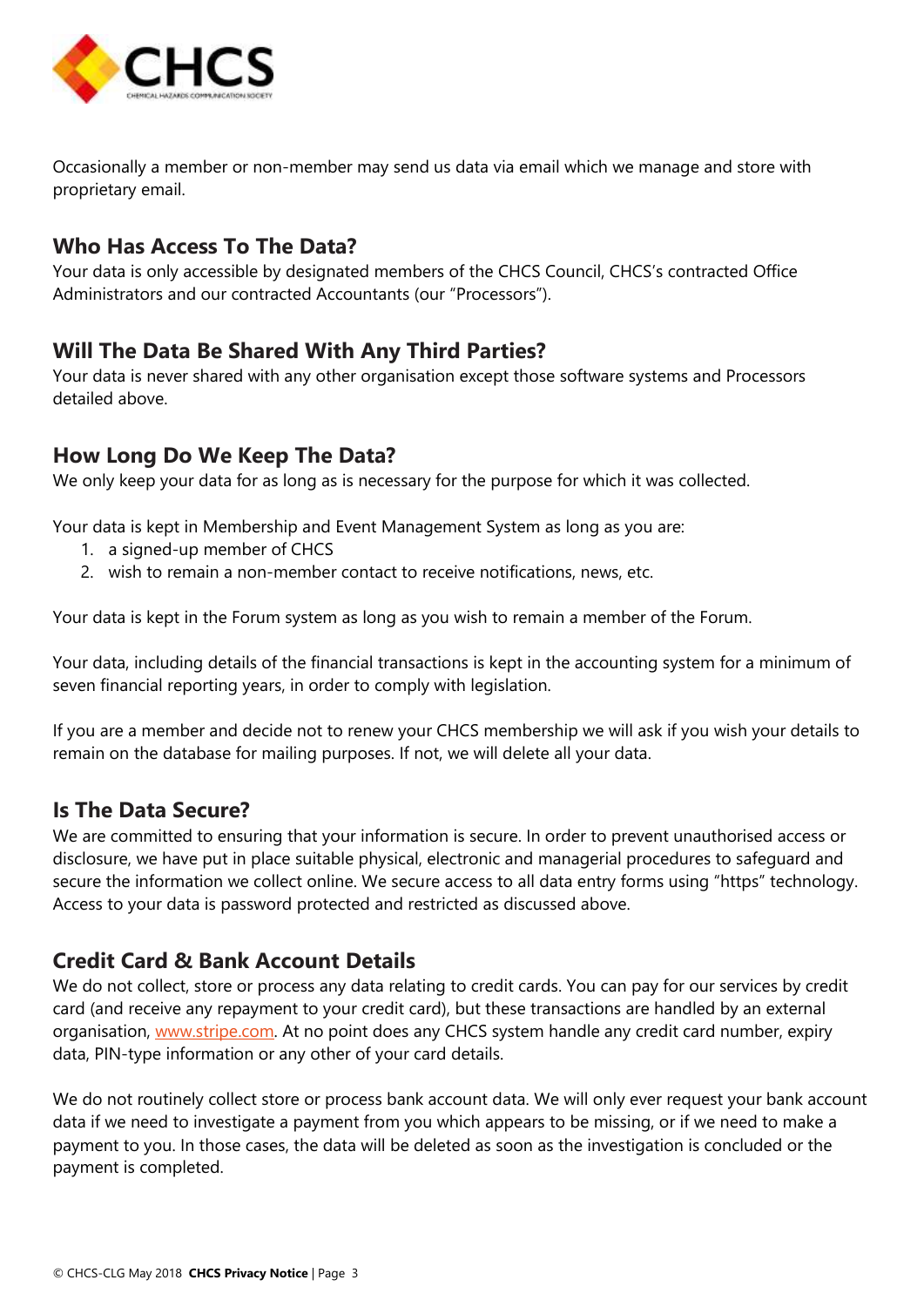

#### **Your Rights**

Under Data Protection Laws you have the following rights. You can contact us to exercise these rights at any time by contacting the CHCS office by email to: [enquiries@chcs.org.uk.](mailto:enquiries@chcs.org.uk)

- **Information** about your personal data, how we collect, store and process it. This Privacy Notice provides you with that information;
- **Access** to the personal data we hold about you, free of charge in most cases. The CHCS Membership system provides a login for you as a member through which you can access your personal data and edit it. In addition, with each annual renewal email, we include the personal data we currently store and ask you to check it, edit your own profile data, or send us corrections which we then make. Non-member contacts stored in the Membership system can also access and edit their personal data.
- **Correction** of your personal data when incorrect, out of date or incomplete. As stated above, you can access, view and edit the information we store. You can make a request to us to correct any of the data we hold on you.
- **Erasure** of all your personal data.

All emails sent to members and non-members have an option allowing you to request that all your stored data is deleted. You do not have to provide us with a reason. Our systems have features which allows us to delete your data completely and upon successful deletion, we would confirm this to you by email.

#### **We would not be able to fulfil our membership obligations to you as a member if you request that all your data is deleted. In this situation we would need to cancel your membership.**

- **Restricting processing**: you may, under certain circumstances, request that we Restrict Processing your data. We have systems in place to temporarily or permanently restrict processing (including removing you from receiving any emails from us and removing you from the Membership Directory. Their data remains in the system but is not acted upon in any way.
- **Copy of your data**: you have the right to ask us for a copy of all the data we store on you and we will provide it in a suitable format, usually by email. You can check it and request us to update any data that needs amendment.
- **Object** to your data being used for direct marketing. We have the facility not to use your email address for sending out information about forthcoming events, etc. You also have direct control over this by clicking on the "unsubscribe" option that exists on all marketing-type emails sent by us.